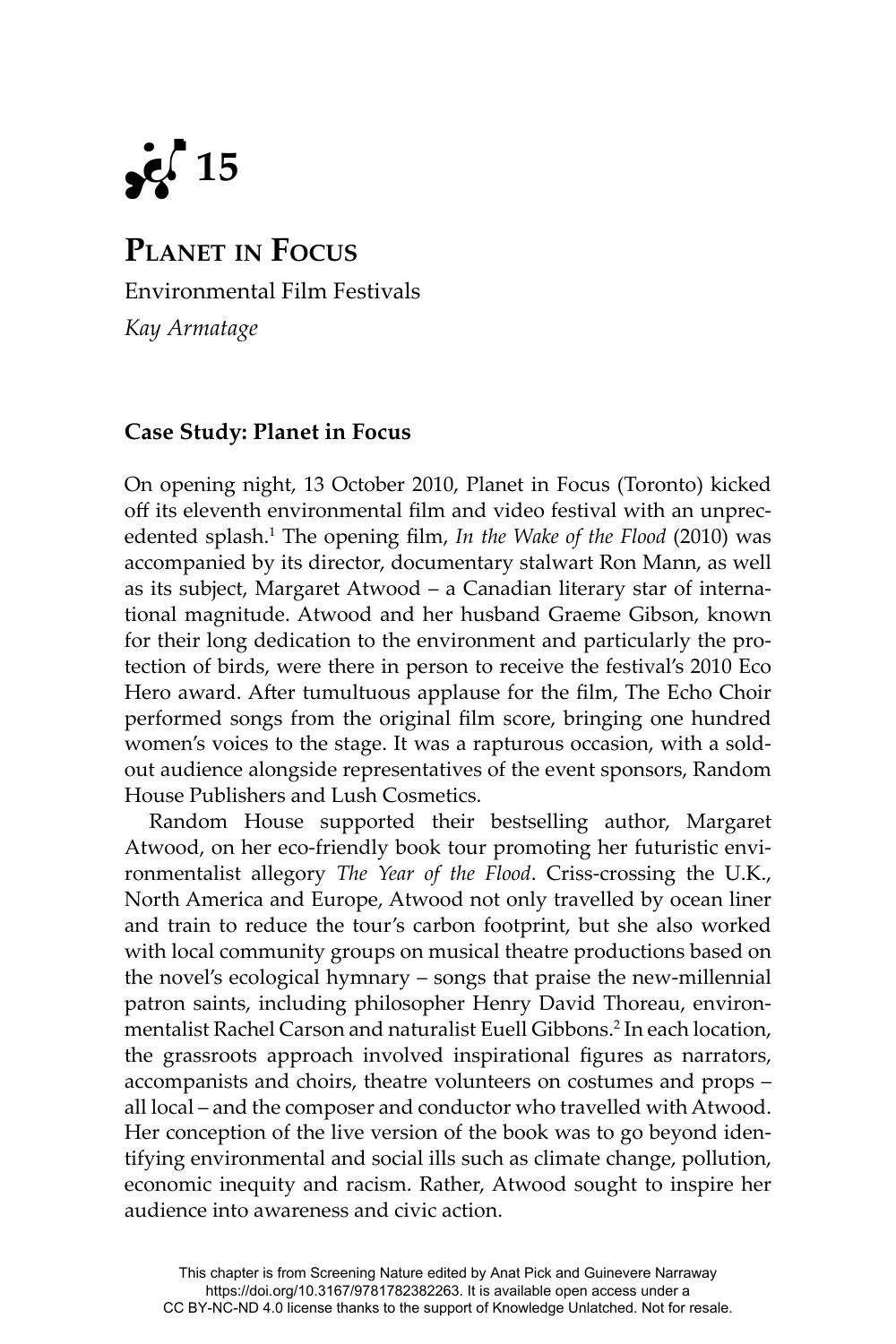The other sponsor was Lush Cosmetics, a Canadian retail chain of products made from organic vegetarian ingredients with little or no preservatives or packaging and no animal testing, which – like The Body Shop – claims to use its buying power to effect positive change in the world.<sup>3</sup> In addition to partnering with regional and national groups to lobby for new green regulations, Lush supports hundreds of environmental groups through its direct action ethical campaigns. Shortly after the gala screening, Lush donated CAD \$10,000 to one of Margaret Atwood's favourite bird sanctuaries. Balzac's Coffee ('Artisanal, Sustainable, Local and Natural') joined in by featuring displays of their shade-grown coffee (friendlier to birds) and partnered with Atwood to produce a Smithsonian Institute certified 'Bird Friendly' blend, pledging CAD \$1.00 from every pound sold to be donated to the Pelee Island Bird Observatory.4

As the Planet in Focus festival got rolling, participants repaired to a nearby martini bar to celebrate their new standing. No longer an event attended only by the committed few, Planet in Focus (PIF) had arrived. With funding from a variety of governments and foundations, sponsorships from corporations and foreign consulates and support from dozens of community partners, the festival is thriving.

In the ensuing five days of the festival, one hundred films screened in four venues on a wide range of topics. As Artistic Director Kathleen Mullen put it, 'environmental issues can mean just about anything: genetically modified food, climate change, human rights, social issues, indigenous rights, innovation, farming, health, wildlife and so much more' (Mullen 2010: 3). Festival events included panel discussions on topics such as 'Reaching the Unconverted' and 'The Green Pitch', a photography exhibition, school programmes, children's day, spotlights on biodiversity, and post-screening discussions with filmmakers. A one-day festival sidebar, The Green Market, was established in 2007 with a mandate to advance exposure and marketing opportunities for environmental films and videos. The full-time festival staff of three (augmented at the time of the festival by many volunteers) is justifiably pleased with their success.<sup>5</sup>

Ten years into their operation, PIF is currently undergoing major changes, moving away from a uni-dimensional festival organisation to becoming a year-round environmental arts corporation.<sup>6</sup> As with other topical, politically committed festivals, the challenge is to reach beyond the core audience of self-described environmentalists. To this end, the Mixed Greens programme, a monthly screening series that supports the festival through audience expansion strategies, is entering its third year. PIF tours the 'best of the fest' to museums and schools in other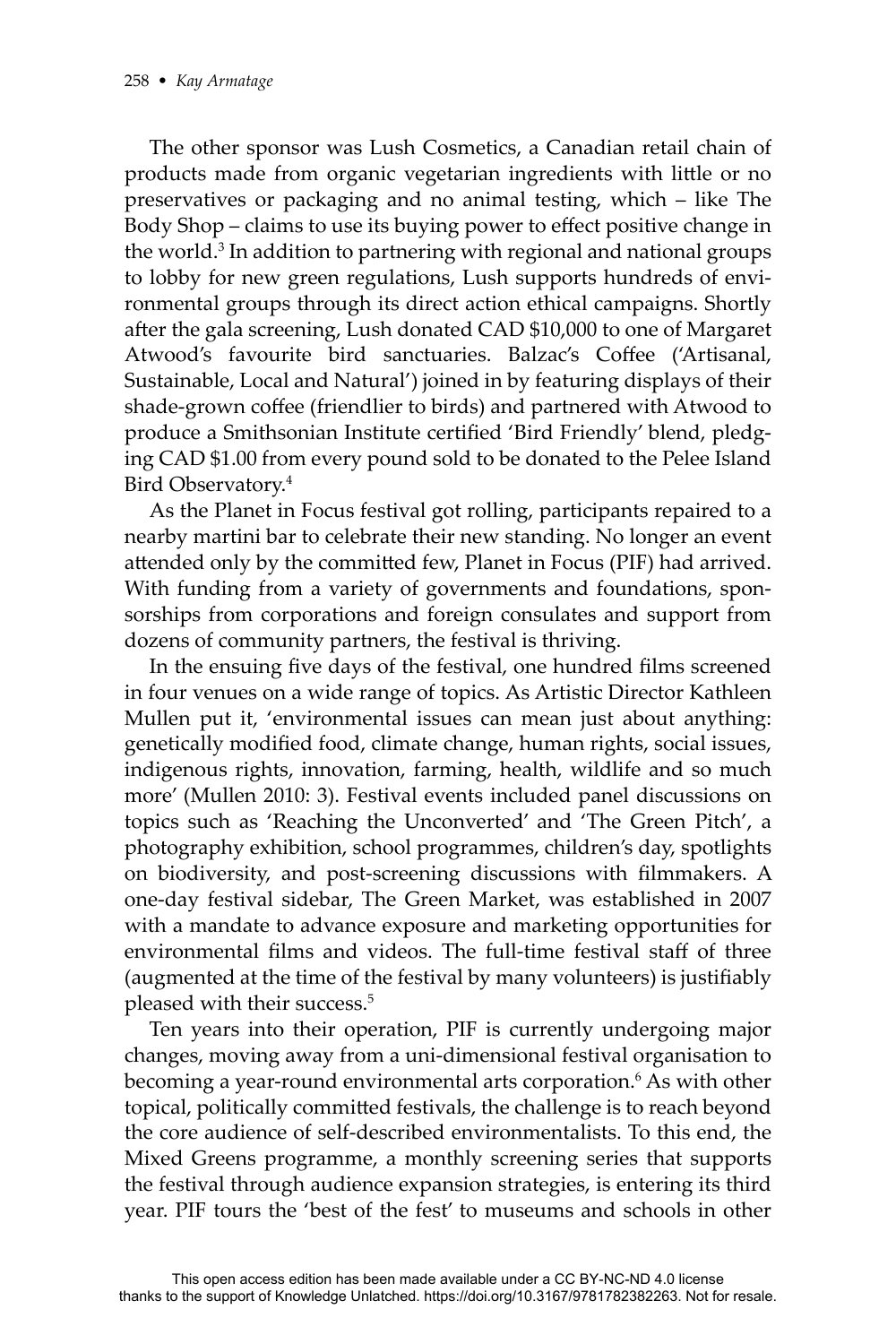parts of Canada and coaches teachers and students in high schools on how to produce their own mini-festivals, augmenting the educational initiative with a two-week summer day camp teaching young people how to make films sustainably (with results exhibited in the festival).

In fact, most sizable festivals carry on auxiliary programming throughout the year, keeping their brand in the public eye while simultaneously accessing a variety of funding opportunities. PIF also runs a charitable foundation that distributes donations from corporations and individuals to environmental causes. Sarah Margolius, PIF Executive Director between 2010 and 2012, suggests that the auxiliary programming supports the annual festival, rather than the other way around.<sup>7</sup>

Remarkably for a small festival, PIF also maintains an archive of all film submissions, whether selected for screening or not over the past ten years, and routinely lends out copies for preview or research to other aspiring groups, exhibitors and newly founded festivals in other locations. The archive is remarkable because what Dina Iordanova (2012) calls 'social concern' festivals rarely have either continuing staff or space, as often such festivals are run by volunteers working from home or temporary offices, with directors changing regularly. Thus, valuable documents – catalogues and other historically useful records, in addition to the visual material – tend to disappear. PIF, in contrast, is privileged to work in a municipally subsidised heritage complex, with sufficient extra space to archive the collection of more than four thousand titles, the largest resource of its kind in North America.

The most far-reaching of the PIF programmes is Green Screen, which works with industry stakeholders to 'establish standards, guidelines and resources that will keep the industry at a competitive advantage by establishing the most advanced green protocols in the creative industries'.8 Margolius (2011) explains that their mission is not just to showcase films but also to attend to environmental production practices.9 To reduce the footprint of film and television production, the pan-industry Green Screen initiative involves collaboration among trade associations, unions and guilds, production and postproduction facilities, suppliers, distributors, festivals, service providers, industry associations and government.

The Green Screen Toronto Environmental Impact Calculator, developed by PIF, enables comparison to a 'business as usual' industry baseline to determine environmental savings, as well as to identify the production's overall environmental footprint. In this initiative, PIF aligns itself with other similar projects, such as the online Code of Best Practices for Sustainable Filmmaking developed by the Center for Social Media, American University, Washington, D.C. This code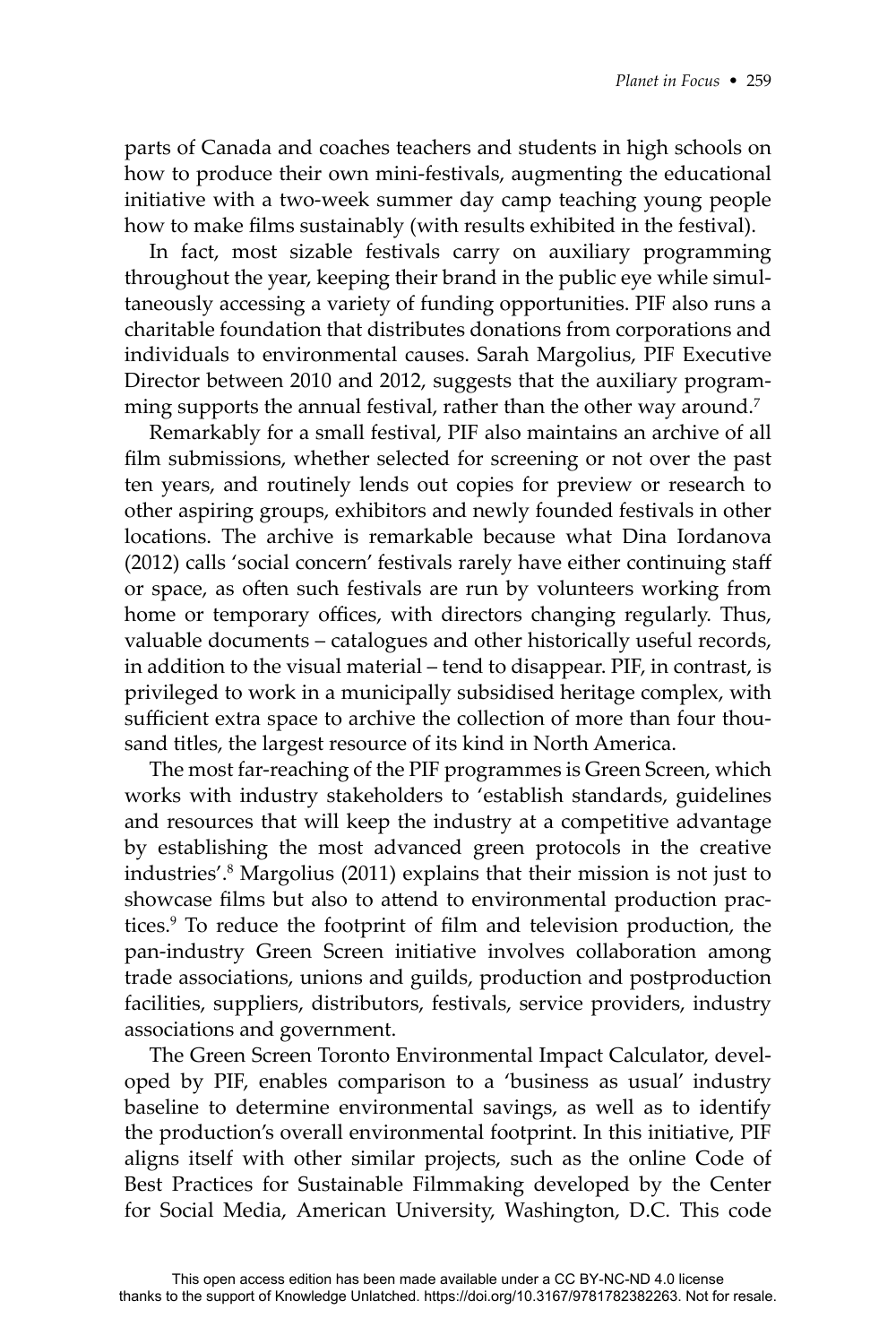supplies online 'carbon trackers' that assist in calculating the amount of emissions a production is likely to create. After the initial calculation, steps are taken to reduce the footprint to a minimum at every production level – fuel for transport, aviation and generator use, as well as paper consumption, electricity use, film stock and related items – and the tracker can also assess the actual reduction of energy and resources used during the production's lifecycle (Center for Social Media 2009). There are many different offsetters available, with different online calculators, a wide variety of elements addressed and slightly different formats for inputting data. The data calculation instrument that PIF is developing to measure impact differs from many in its calculation of waste as well as emissions, and has already been in successful use with local feature film and television productions. In its fourth year, the programme is well on its way to becoming a sustainable social enterprise.

# **Environmental Film Festivals in Long View**

Planet in Focus is just one of many environmental film festivals around the world, most of which have been established since the 1980s, the decade of the florescence of film festivals on a global scale (Stringer 2001: 135). Although small new festivals in multiple centres populate the institutional environment, there are some long-established exceptions. Ekofilm – International Film Festival on the Environment and Natural and Cultural Heritage (Czech Republic) is the oldest European film festival on the environment. Founded in 1974 as a contribution to the World Environmental Day declared by the United Nations, it runs annually over a week-long period, and as such is not only the oldest but also one of the largest specialised festivals in the world, exhibiting upwards of two hundred titles, including feature films, televisionlength documentaries and shorts. Such a wide selection is, perforce, eclectic (a characteristic of most of the festivals, no matter how many films are exhibited). In 2010, Ekofilm included films on hot peppers, the gardens of Delhi, and the great grey shrike, advocacy/educational documentaries and popular titles such as *The Fabulous Story of Poop – In the Name of the Throne* (2008)*.* 10

The Grenoble International Nature and Environmental Film Festival, founded in 1976 and thus one of the oldest in Europe, was the first film festival in France dedicated to wildlife and environmental themes. It was begun by FRAPNA (Federation Rhône-Alpes of Nature Conservation), itself established in 1971. Within a few years, the Grenoble festival was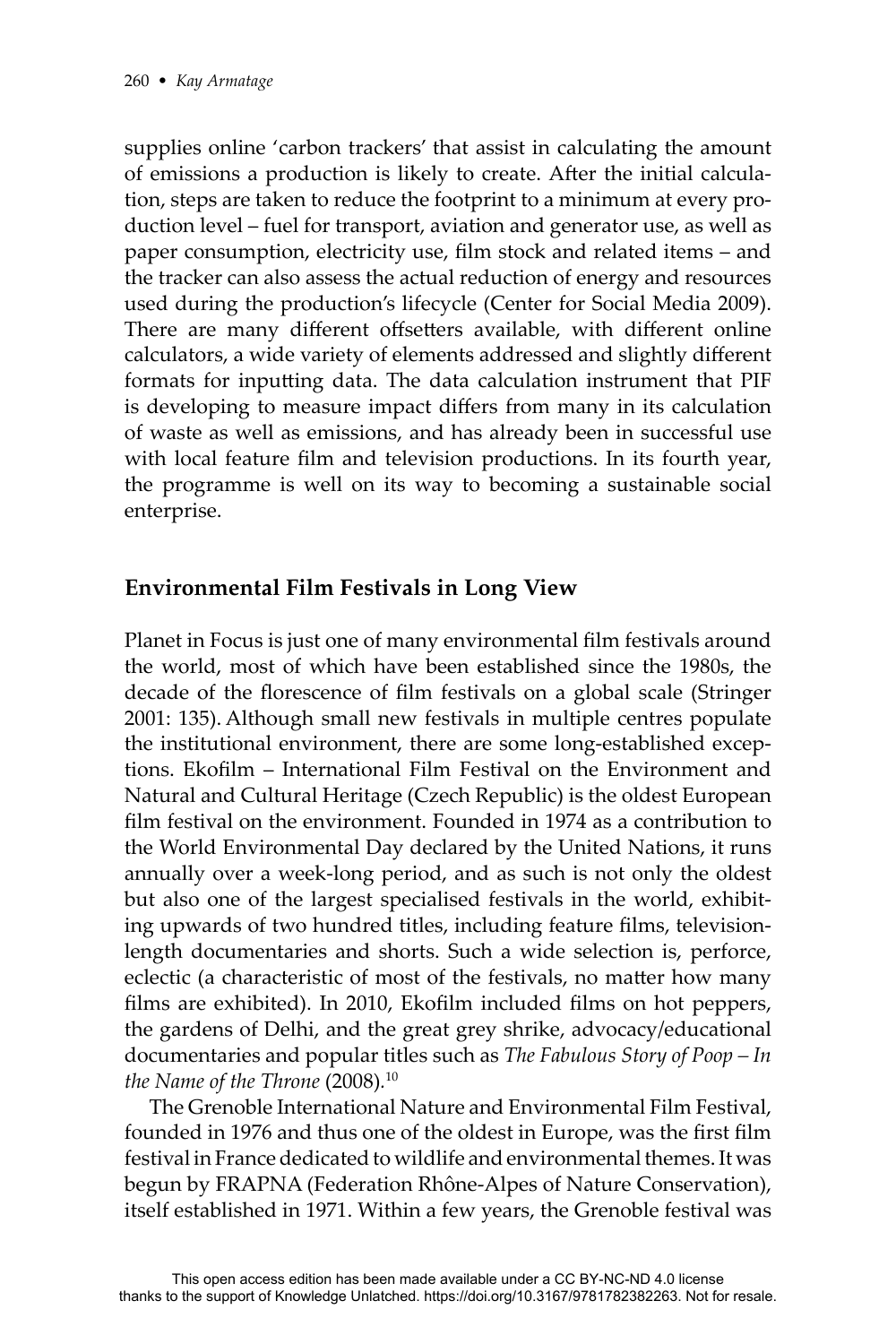flanked by the Festival International du Film d'Environnement and the Green Lifestyle Film Festival, both founded in 1983 and located on the Ile-de-France, and Rencontres Cinéma-Nature located in Dompierresur-Besbre, founded in 1989.<sup>11</sup>

Wildscreen Festival, founded in 1982 in Bristol, England – a centre for wildlife filmmaking – was another early entry. Running every other year, it has become one of the most important environmental festivals in the world, attracting hundreds of delegates who work in film, television and the global press, as well as those actively involved in working to conserve the environment.<sup>12</sup> It is worth noting that there is often a blurring of boundaries between environmental film festivals, such as PIF, and wildlife film festivals, such as Wildscreen, as Mullen contended above. Wildlife films, especially of the sort honoured at Wildscreen, rarely espouse a political agenda regarding animal rights or conservation.

Wildscreen exhibits approximately one hundred films over a five-day run – an average title count for the larger festivals but at this juncture the scope of the Bristol event far exceeds most other environmental festivals. With Sir David Attenborough as principal spokesperson, it attracts major sponsorship from Animal Planet, BBC Earth, National Geographic and the World Wildlife Foundation, as well as industry leaders such as Panasonic. Festival sidebars include a substantial market for world sales, multiple workshops and master classes, myriad networking opportunities and demonstrations of the latest technology (3D in 2010, as well as underwater filming and digital manipulation). Wildscreen's Panda Awards in twenty-three categories, including sound, music, script, editing and cinematography as well as specific targeted awards (new media, newcomer, popular broadcast), are touted as the 'the "Oscars" of the wildlife TV and film industry'.<sup>13</sup> And like the Oscars, the Panda Awards tend to go to works from major producers, including Animal Planet, National Geographic Television, Disney, WNET (U.S.A.) and the BBC. This list of prizewinners may understandably raise sceptical eyebrows; dominant producers such as Disney, National Geographic and BBC Television are frequently critiqued from within ecocriticism and human–animal studies for their problematic environmental politics, as I will summarise a little later on.

From the early 1990s to the present day, hundreds of environmental film festivals have been established all over the globe. In the south, a prominent example is the Reel Earth film festival in Palmerston North, New Zealand. In its seventh iteration in 2011, the week-long festival offered prizes in categories such as Environmental Sustainability, Science Communication, best New Zealand film, best feature and best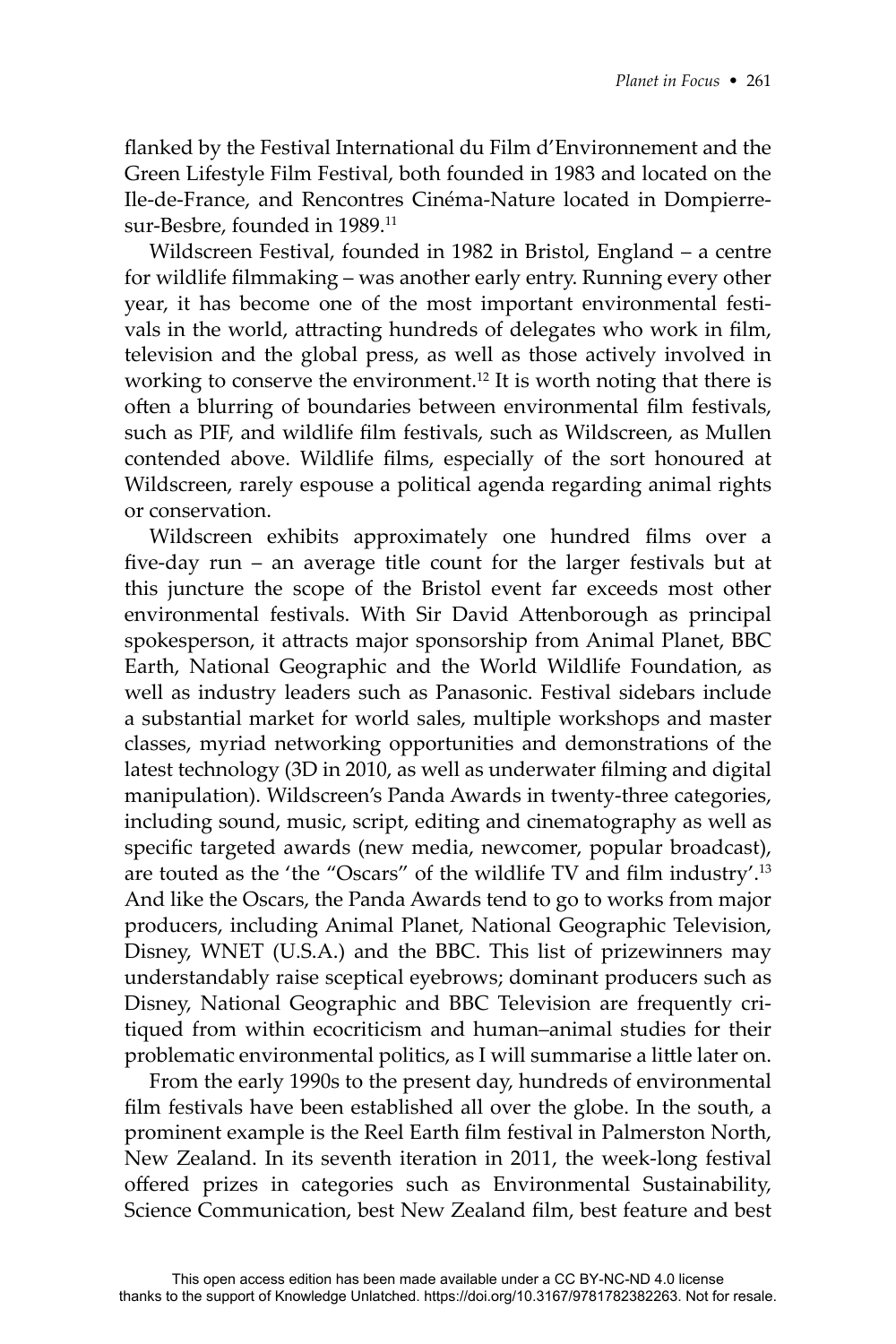'Ultra Short'. In 2011 the festival found a thematic concentration in films about mining, and continued its practice of offering filmmaking seminars and a 'sustainability expo' featuring a range of products and ideas. Its major sponsors are home-grown institutions (the city council and the local university) and MWH, a New Zealand engineering and environmental consultancy.14

Earth Vision–Tokyo Global Environmental Film Festival is typical of many festivals in major cities. Established in 1992 to coincide with the Tokyo Earth Summit, Earth Vision was the first international environmental film festival in Asia. Like the majority of speciality festivals, it runs over a weekend and features many local films. Dozens of such small festivals are known from Italy to Iceland, from Brazil to Bali – non-profit events organised by local governments, environmental groups, schools and other community organisations. Paralleling PIF's touring and schools project, Earth Vision boasts a similar practice, lending out a programme of the top films, including award winners from previous Earth Vision festivals, for non-profit screening/exhibiting events at various locations.15 Kevin McMahon (2011), director of multiple award-winning *Waterlife* (2009), has said that his film has been exhibited on an ongoing weekly basis in environmental film festivals in both large and small centres around the globe.<sup>16</sup>

By the end of the twentieth century, environmental film festivals comprised a movement of global reach. In acknowledgement of such growth, Ecomove International was launched in 2002 by five European international film festivals and Earth Vision Tokyo as a network of such festivals across the world. Ecomove International organises and supports environmental media events on a world scale and, every second year, stages a festival where the world's best environmental films are shown and awarded. The member festivals, many from the eastern European block, are among the premier institutions in Europe.17 With outreach partners in South America, South Asia and Asia, Ecomove has offered summer university courses on the communication of sustainability (from polar bears to new images that might trigger changes in consumer behaviour or in the structure of our energy supply) and conferences on media, climate and energy. In addition, Ecomove is an active producer of media packages on topics such as climate change and water as well as offering a variety of support services to European organisations involved in environmental projects.

In North America, there are several significant festivals as well as many smaller ones – 'pinpoints on a vast, sprawling map of transcultural film exhibition and consumption' (Stringer 2001: 134). Mark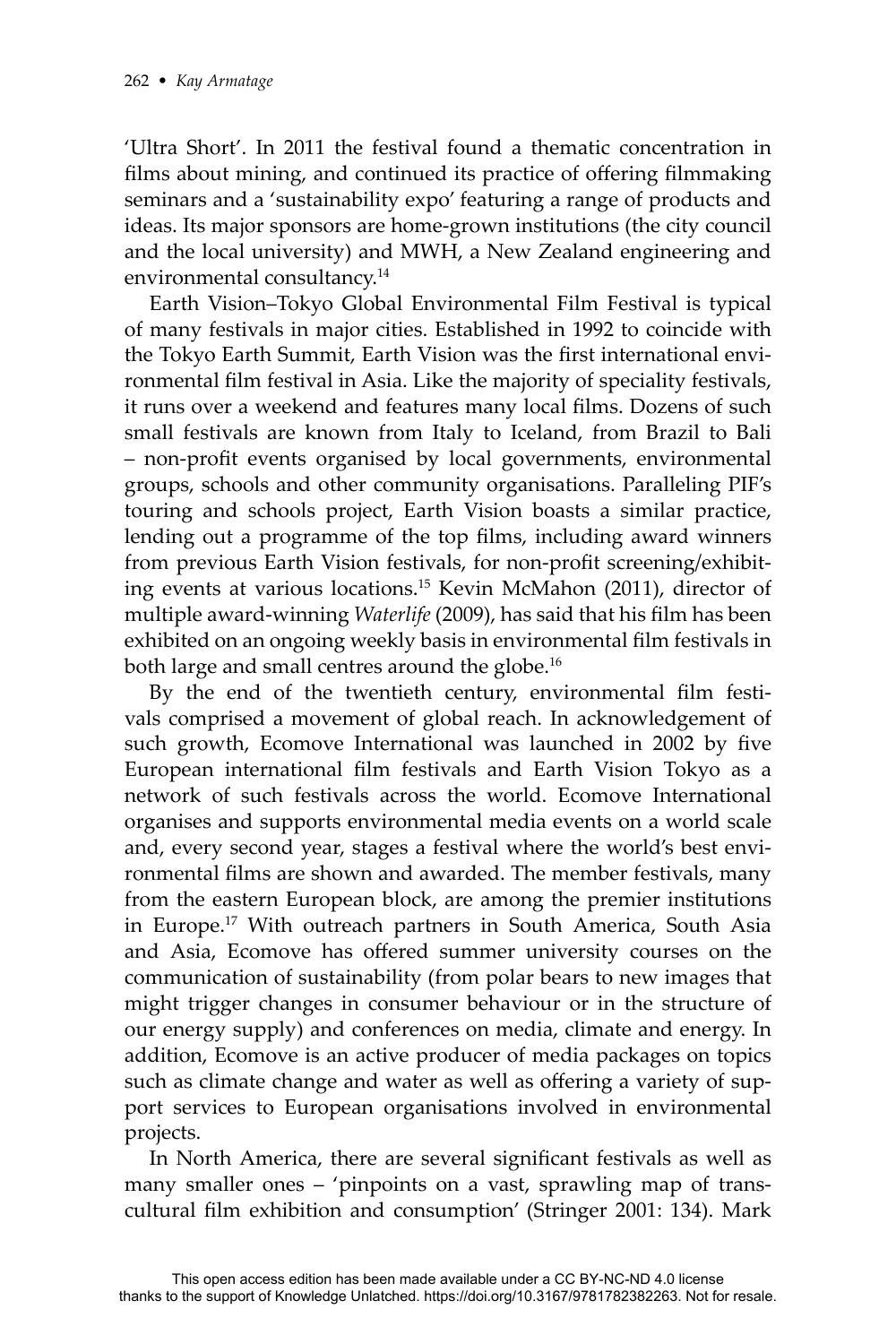Haslam laid out the contours of such social concern festivals: in contrast to the major festivals, which rely heavily on stars to draw in audiences, and in turn, revenue, and corporate sponsors, minoritarian festivals rely primarily on funding from 'arts councils and other government sources' as well as volunteer labour, 'which often exceeds the value of all other contributions' (Haslam 2004: 49–50). Of the small festivals in small centres, the American Conservation Film Festival (ACFF) could be considered typical. Located in Shepherdstown, West Virginia (population 5,951 and with 'a vibrant arts community'), its mailing address is a Post Office box, indicating that it has no permanent office space and that its organisers are volunteers who probably change frequently. The website announces that it was started by a 'group of volunteers who shared both a devotion to film arts and a commitment to sound environmental science'.18 Over four days, it showcases fifty films in government and university venues. Well-known productions that have travelled the circuit of major festivals and have even opened commercially in major centres are exhibited alongside local productions. *The Cove* (2009), for example, was shown in Shepherdstown in November 2010, after having played in mainstream and documentary festivals in 2009 (Sundance, Hot Docs, Seattle, Sydney, Amsterdam, and many others) and having won the Academy Award for best documentary in February 2010. Others, such as *Toxic Soup* (2010), were doing the rounds of second and third tier U.S. festivals (Atlanta, New Jersey, Twin Cities, Louisville).

*Waterlife*, a wonderful film that documents the industrial pollution of the Great Lakes and the threat to North America's drinking water, has played at countless such smaller festivals, in addition to major international festivals and large documentary and environmental film events. In recounting the dedication of both organisers and audiences at these small festivals, McMahon (2011) augments Lewis Lapham's contention that environmentalism amounts to a new secular religion with his observation that environmental film festivals bring together the new congregation (Lapham 2010). Even if the film is exhibited on a temporary screen from a DVD in a community centre, with the audience sitting in uncomfortable folding chairs, McMahon says, they stay there not only for one hundred or so minutes of the screening, but remain engaged for up to two hours of discussion afterwards. For filmmakers, he says, these discussions are extremely rewarding, and many of the participants remain engaged long after the screening. He gestured towards a box on his office shelf that contained clippings, poems, information and artefacts – materials received from audience members for future environmentalist projects.<sup>19</sup>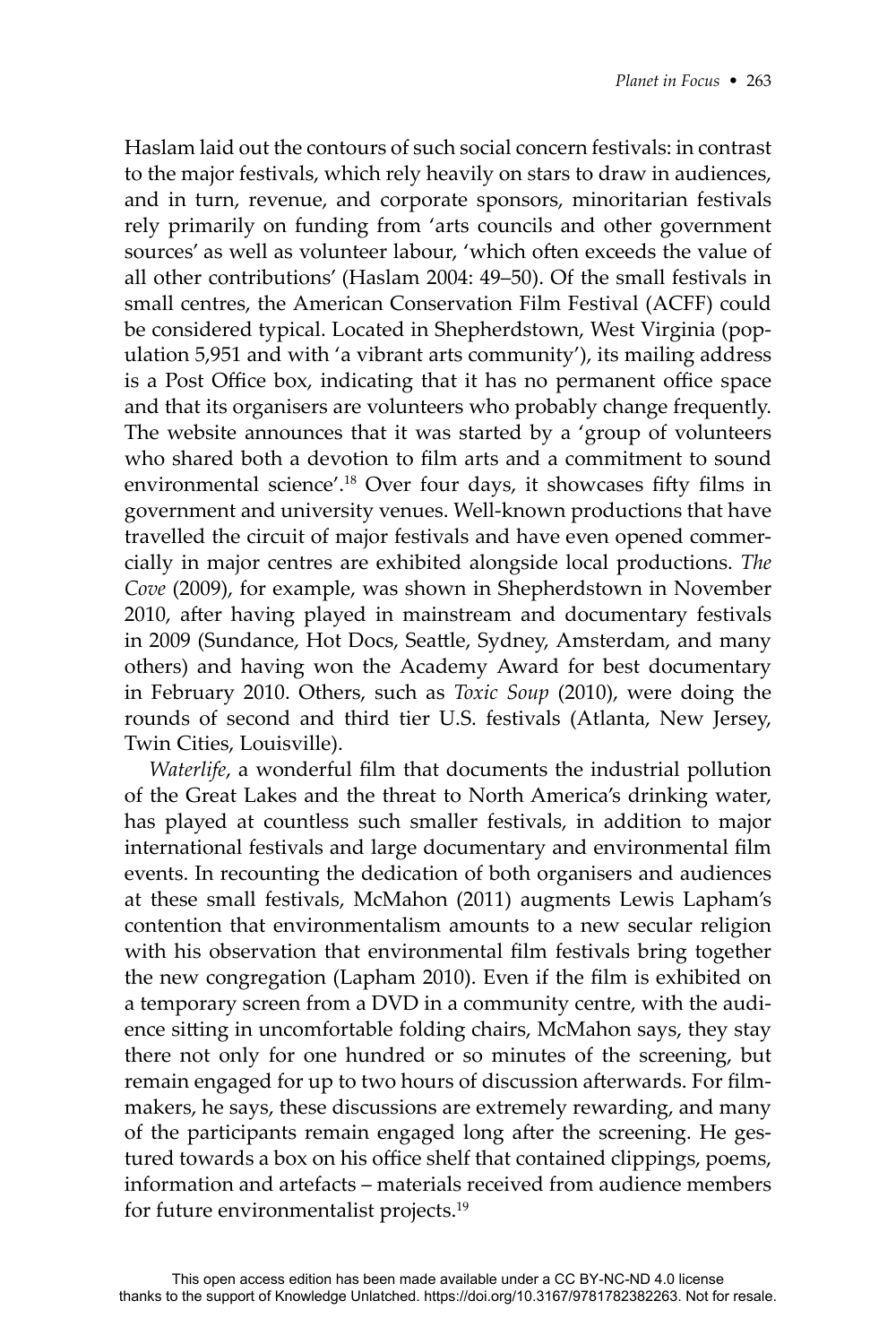#### **Interested Communities**

McMahon (2011) suggests that the hundreds of small festivals are filling a gap that people perceive, not unjustifiably, in mainstream media. Although much of the insight available in the films shown at these festivals can be gleaned by assiduous information gathering through newspapers and the Internet, the environment is not a priority on television – the source of most people's information, especially in North America. On the other hand, in Australia, the debate around climate change and green issues is very present in the media. Previous Australian politicians and governments have been toppled by advocating green platforms, but former Prime Minister Julia Gillard has come out firmly on the side of science, and a [carbon pricing](http://en.wikipedia.org/wiki/Carbon_pricing) scheme, commonly referred to as a [carbon tax,](http://en.wikipedia.org/wiki/Carbon_tax) was introduced by the [Gillard](http://en.wikipedia.org/wiki/Gillard_Government) [Government](http://en.wikipedia.org/wiki/Gillard_Government) on 1 July 2012. It requires businesses emitting over 25,000 tonnes of [carbon dioxide equivalent](http://en.wikipedia.org/wiki/Carbon_dioxide_equivalent) emissions annually to purchase emissions permits. The scheme directly affects approximately 300 'liable entities' representing the highest emitters in Australia.

Yet in the west, as opposed to other minoritarian causes such as gay issues, which have increasingly become part of the mainstream, the environment has diminished in priority even with public broadcasters, who increasingly cite 'green fatigue' as a deterrent to environmentalist programming. Although *An Inconvenient Truth* (2006) sparked a surge of interest, theatrical revenue for such documentaries dropped off rapidly, leaving television as a main outlet for environmental content. And as Kevin McMahon points out, because automobile companies largely underwrite television the polar bears, sharks and big cats – 'charismatic mega-fauna' – tend to dominate western broadcast media of this type.

Haslam emphasises funding or sponsorship as another nodal site of ideology, as most of these festivals have charitable status thereby allowing private as well as corporate donations to be written off as tax deductions. Focusing on funding, Haslam points to the ways in which different festivals interpolate donors, as diverse citizens or merely as consumers, as well as to curatorial aspects: corporate sponsorship generally leads to exhibition of 'big' films, allowing less space for local productions or community interests. Thus he urges programmers, curators and festivals, 'to play a more deliberate role in presenting critical images and ideas in counterpoint to the increasingly dominant ideologies of the mainstream media juggernauts' (Haslam 2004: 49).

In support of such a sense of interested community, ACFF makes a point of showcasing local (Appalachian) and independent films.<sup>20</sup> In this practice ACFF reinforces Haslam's second major edict for social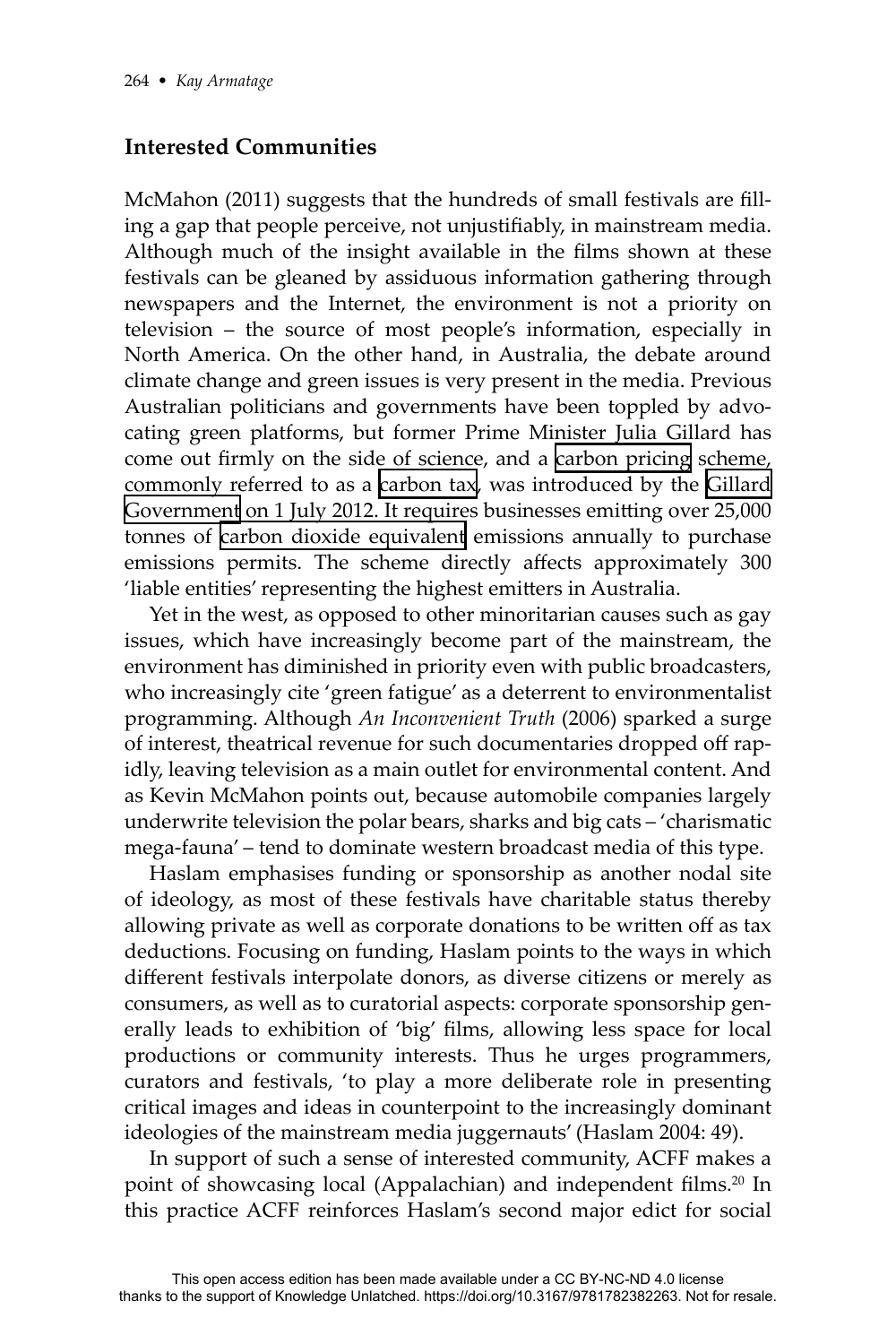concern festivals, 'fill the gap, don't reproduce the pap'. On one level this has curatorial implications:

[I]t means giving preference to works that will not have a commercial theatrical release or be broadcast in the same geographical region. But deeper than that, it means scanning the contemporary and historical media environment for the voices that have been excluded, the genres that have been marginalised, the topics that have been suppressed, the filmmakers whose contributions have been undervalued, the audiences that have been ignored or underserved. This should be the ground from which our curatorial vision and raison d'être emerge. (Ibid.: 52)

These values are essential to understanding Haslam's larger concept of niche film festival culture. As he puts it, '[i]n order to resist potential contamination of one's aspirations, festivals and programmers should clearly articulate their programming and curatorial values' (ibid.: 50).

Resistance to contamination and its oscillating alternative positivist component fuel environmental film festivals, as well as many other nature or single-issue environmental festivals that show films only as one element of the event. Here, Benedict Anderson's (1991) concept of 'imagined communities' comes into play; the production of such communities is, indeed, one of the principal functions of festivals. As Stringer (2001: 134) argues, '[f]estivals function as a space of mediation, a cultural matrix within which the aims and activities of specific interest groups are negotiated'. McMahon puts this concept another way by inflecting Anderson's imagined community with a more active notion of an interested community. He suggests that the audience comes away with a sense that they possess an underground knowledge that is not otherwise widely available – like *samizdat*, he says – unfolding information that is perceived to be suppressed by the mainstream. Stringer also nods in this direction in his contention that film and festival scholars need to consider the exhibition site as 'a new kind of counter public sphere' (Stringer 2001: 136).

#### **Aesthetics: Art and Advocacy**

Although Margolius eschews any hints of competition among environmental film festivals, claiming collaboration as the principal mode of connectedness among the global players, the emphasis on premiers in the catalogues of most festivals, and the claims of the large ones, such as Wildscreen ('the most influential and prestigious'), belie such a simplistic, although laudatory, view.<sup>21</sup> Environmental film festivals, like the major international festivals (Cannes, Berlin, Toronto, etc.), as Stringer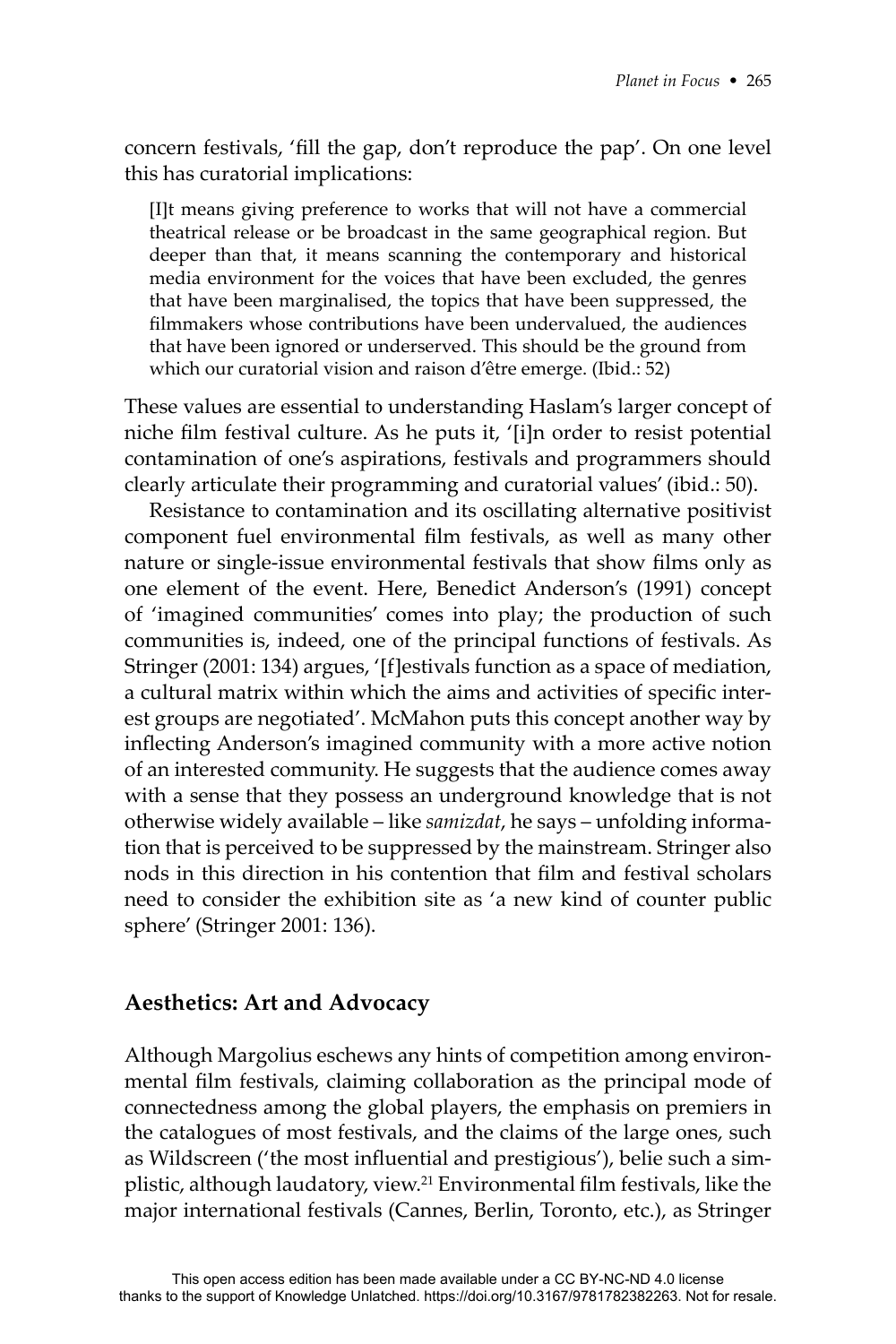notes, constitute a coalition of the state, local government, corporate sponsors and intellectuals who are making an intervention into the festival scene by bidding for audiences and titles. The contradictions of such a position are obvious, as festivals must work in two directions at once. 'As local differences are being erased through globalisation, festivals need to be similar to one another, but as novelty is also at a premium, the local and particular also becomes very valuable' (Stringer 2001: 139).

Here we come to the crux of the aesthetic issues that such festivals juggle. On the one hand, as Haslam indicated, the emphasis in many green festivals on local issues and local productions, as well as on films unlikely to secure theatrical distribution or television broadcast, tends to prioritise content and advocacy over cinematic quality. This is not always the case, but it is possible to characterise the dilemma of the issue-specific and committed festival in this way. Films by local activists and young filmmakers are often the most passionate and even the most convincing, even if lacking in cinematic quality.

Indeed, for some audiences and critics, professional cinematic qualities – 'slickness' – may even cast the advocacy agenda into doubt. Formal or conceptual films with environmental agendas are also unlikely to play at environmental film festivals, as these films usually screen in forums specifically geared towards art rather than advocacy, such as galleries and cinematheques. Films by Rose Lowder and James Benning – two filmmakers featured in *Screening Nature* – are examples of films that are now being considered for their environmental content as well as their formal structure, although they have rarely – if ever – been showcased in eco-festivals. Exceptions include the award-winning films of the Greek Ecocinema International Film Festival, which have often been formally inventive: in 2006, for example, Nikolaus Geyrhalter's *Our Daily Bread* (2005) won the festival's top prize.<sup>22</sup> In a similar vein, the influential Oberhausen International Short Film Festival 2011 featured a special programme, 'Shooting Animals: A Brief History of Animal Film'.<sup>23</sup> Oberhausen is a particularly interesting case: as a largely experimental festival, formal innovation usually trumps advocacy, yet this recent move suggests that environmentally engaged themes are gradually making their way into nonspecialised festivals as well.

One of the selections that got a lot of attention on the eco-festival circuit was the 2009 YouTube hit *Plastic Bag,* by Ramin Bahrani of *Man Push Cart* (2005) fame. Premiered at the prestigious Venice International Film Festival, *Plastic Bag* has been shown at renowned film festivals such as Telluride, as a result of its impeccable cinematic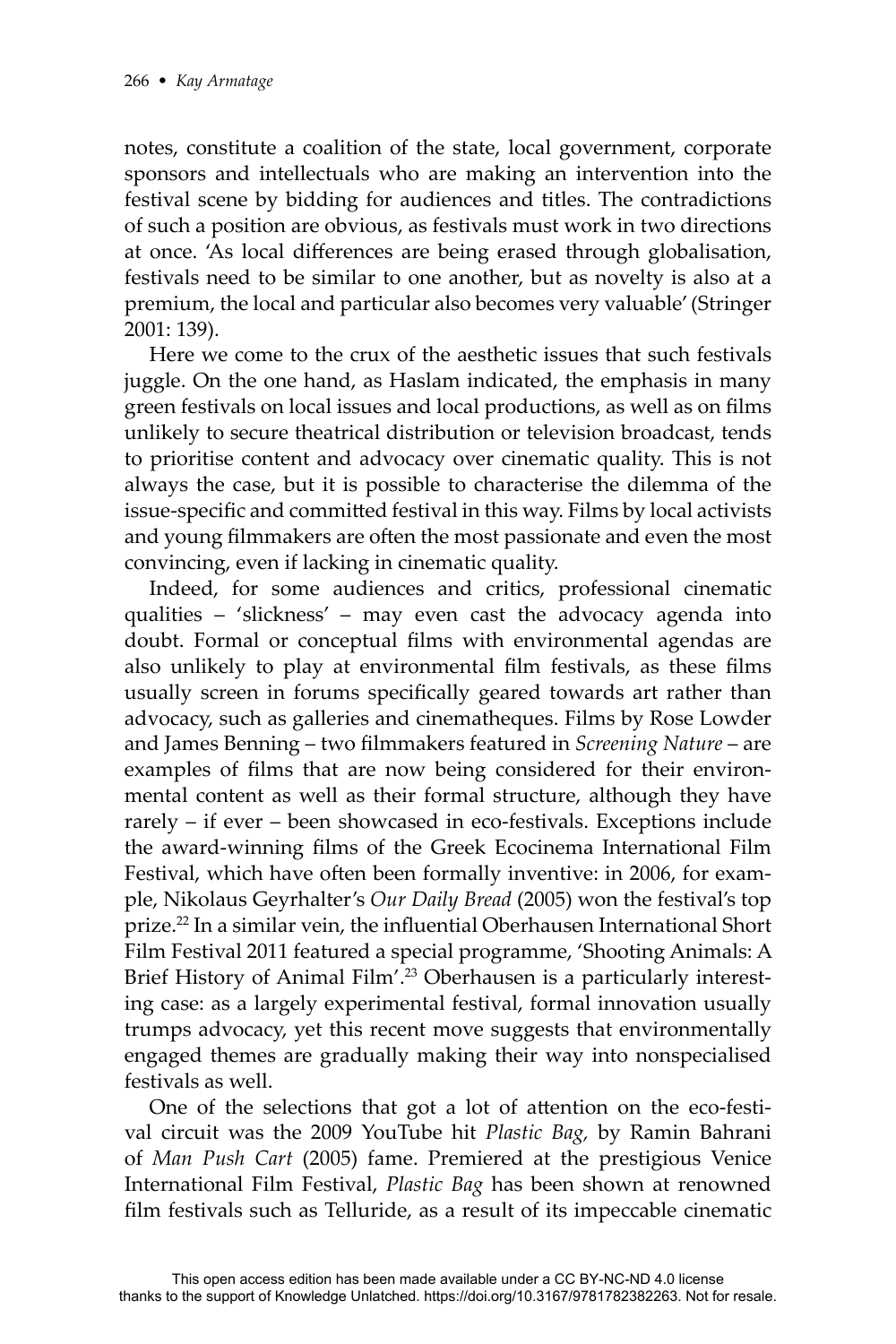credentials, before migrating to YouTube. *Plastic Bag* is the everlasting autobiography of a plastic bag; it is witty, cinematically accomplished, and narrated by festival darling Werner Herzog as the voice of the so-weary-of-immortality plastic bag.

While local and special topic films may address the 'interested communities', it is important for advocacy festivals to interpolate new audiences as well. Thus most green festivals show a wide variety of programming, precisely to reach beyond the ranks of self-described environmentalists.

Wildlife and nature films bring in the families. In these films we find vast differences in levels of cinematic sophistication. Substantial budgets, specialised production crews and advanced technologies have been hallmarks of the study of animals, insects, nature and the atomic world since the earliest days of cinema. *Microcosmos* (1996) was in a sense an endpoint for microcinematography, rather than something new; in 1908, scientific films made with advanced equipment revealed the Brownian movements of the molecular structure of matter (Landecker 2005: 903–37). Through the use of slow and accelerated motion, as well as underwater and infra-red cinematography, 3D, and now digital manipulation, 'nature' has been cinematically revealed in a wide range of subgenres – travelogues, documentaries, instructional programming and reality-based television, to name a few – and these films have been created by a heterogeneous group of filmmakers: hunters, animal rights activists, ethnologists, professional film crews, committed conservationists and commercial exploiters (Chris 2001: 431–32).

Wildlife films especially have become a new area of scholarship over the last decade. Many studies reveal extreme scepticism about the intentions or capabilities of such films to persuade audiences about the environmental dangers we presently face. On the contrary, for some scholars, the cinematic qualities (beautiful images, invisible editing, overarching narrative structure, compression of time, lighting of night shoots, and so on) are the very qualities that obviate this potential. This is certainly the case for Derek Bousé, who castigates nature films as riven by cinematic convention and artifice to the detriment of their value as scientific observations; he declares them docudramas rather than documentaries (Bousé 2000). Finis Dunaway ('Hunting with the Camera', 2000), Cynthia Chris (*Watching Wildlife*, 2006) and Barbara Crowther ('Viewing What Comes Naturally', 1997) alert readers to the presence of sexism and racism in nature films, while Allen Feldman (1998: 494–502) warns that films that purport to be scientific or ethnographic can be 'sheer propaganda, ethnographic realism in the service of the state'.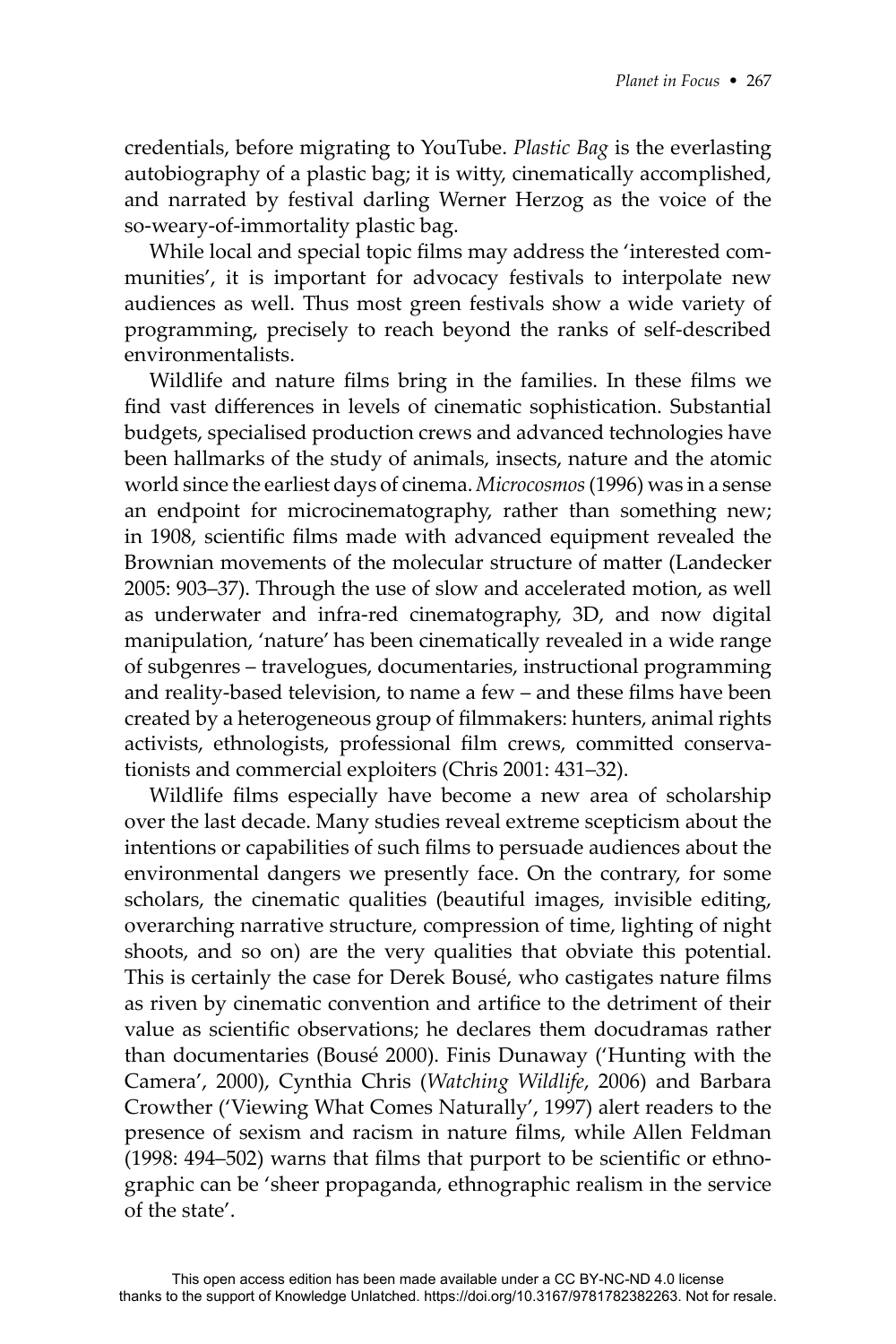David Ingram concentrates on representations of environmental issues in Hollywood-style theatrical films. He reveals a substantial shift in representational practices, from the pre-1960s tendency to represent wild animals as malevolent to the dominant representation of the last fifty years, of animals as benevolent and endangered. Ingram points out, however, that these recent representations of wild animals and of conservationists are ambivalent at best and often reveal immense cultural contradictions. 'Hollywood environmentalist movies', he concludes, 'are ideological agglomerations that draw on and perpetuate a range of contradictory discourses concerning the relationship between human beings and the environment' (Ingram 2000: viii).

Such arguments may come as no surprise to people trained in cultural studies or late-twentieth-century film theory. Perhaps a more alarming critique comes from Greg Mitman, who demonstrates that the proliferation of animal images has not only failed to educate the public about conservationism, but instead has created a wide-spread fascination with a few charismatic species, such as the dolphin, increasing rather than counteracting their exploitation as performers, in military service, in sometimes dubious scientific experiments and by the pet trade (Mitman 1999). Louie Psihoyos's *The Cove* begins with this premise. Mitman's arguments could well lead to the conclusion that, as opposed to inducting new converts into the congregation, environmentalist agendas may be undermined by the exhibition of mainstream wildlife films. Ralph H. Lutts (2001: 634–35) offers a more acerbic view of the issue in his review of wildlife cinema scholarship: 'Films about wildlife tell about much more than just wildlife . . . Each is shaped, for example, by the capabilities of cinematic technology, the filmmakers' objectives and biases, the economics of the entertainment industry, prevailing concepts of nature, and the perceived tastes of viewers. In other words, they are socially constructed representations of nature.' The only positive comment he can offer is that they are 'useful sources for environmental historians'. As these scholars suggest, the art and advocacy dialectic is an ongoing conundrum for environmental film festivals.

#### **OMG: Politics and Effectivity**

While for Lapham environmentalism is the new secular religion and for McMahon the environmental film festival audience is the new congregation, for Slavoj Žižek such 'greenthink' is analogous to soccer fans cheering at their television screens. Žižek could be describing Margaret Atwood's tour when he writes: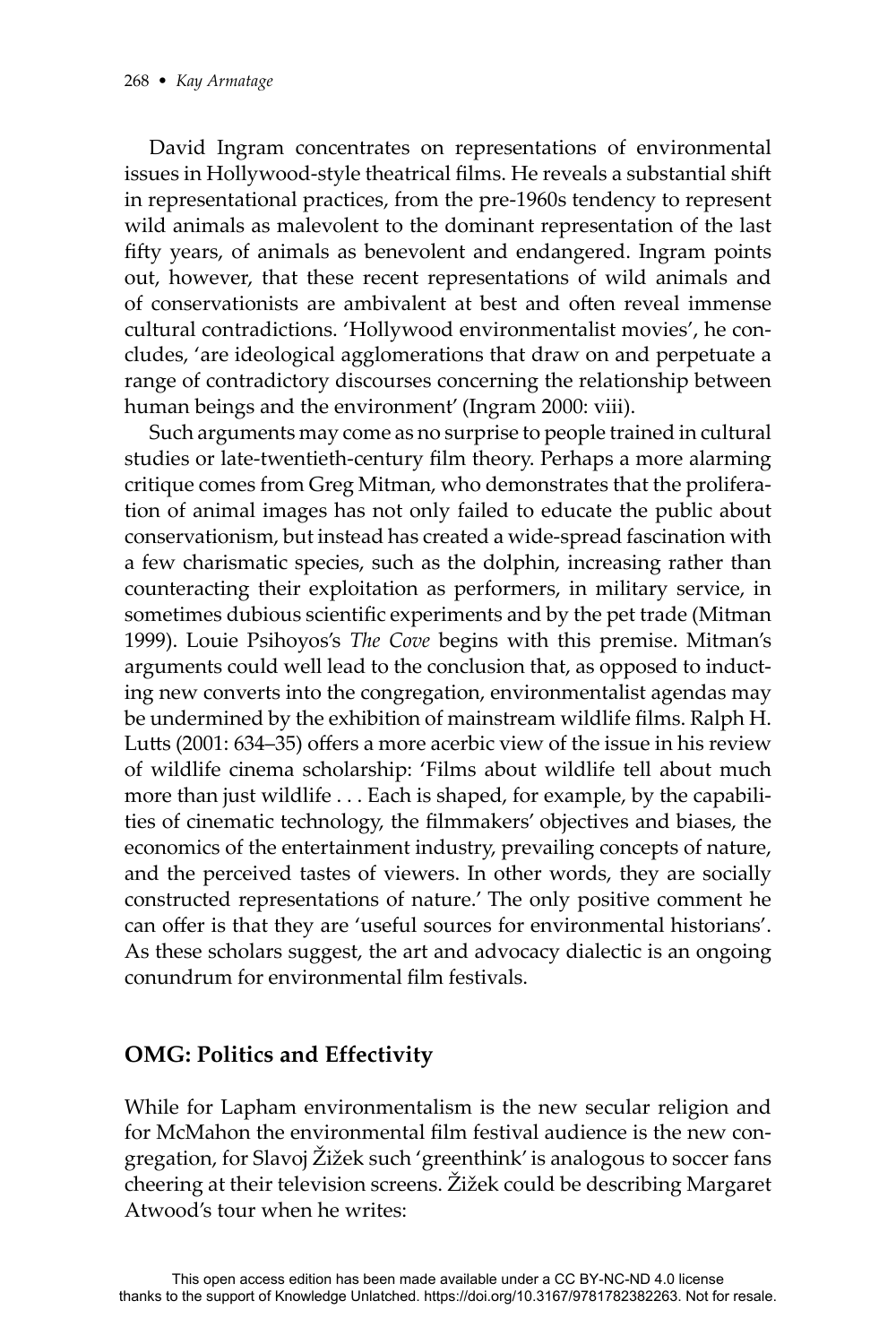The typical form of fetishist disavowal apropos ecology goes like this: 'I know very well (that we are all threatened), but I don't really believe it (so I am not ready to do anything really important like changing my way of life).' But there is also the opposite form of disavowal: 'I know very well that I cannot really influence the process that can lead to my ruin (like a volcanic outburst), but it is nonetheless too traumatic for me to accept this, so I cannot resist the urge to do something, even if I know it is ultimately meaningless'... What is really hard for us (at least in the West) to accept is that we are reduced to the role of a passive observer who sits and watches what our fate will be. To avoid this impotence, we engage in frantic, obsessive activities. We recycle old paper, we buy organic food, we install long-lasting light bulbs – whatever – just so we can be sure that we are doing something. We make our individual contribution like the soccer fan who supports his team in front of a TV screen at home, shouting and jumping from his seat, in the belief that this will somehow influence the game's outcome. (Žižek 2010)

So, can these festivals actually effect change? *Plastic Bag* could not be more innovative, entertaining or informative, and in many parts of the world (for example, Ontario, some European countries, New Zealand, and some states in Australia) legislation is in place to limit the use of plastic bags. Obviously, films like *Plastic Bag* have not initiated such moves, and yet media representations of environmental issues are clearly one of the ways through which the environmental agenda can be conveyed to environmentalists and the non-converted alike. Ingram's chapter on *An Inconvenient Truth* in this volume is an interesting discussion of the function of rhetoric in converting the yet-to-be converted. And yet, can the environmental film festival have an effect beyond convincing the ordinary consumer to 'green up' (in futile ways, as Žižek would have it)? Would Žižek be happy if environmental film festivals could move governments to regulate the plastics industry? Or even acknowledge the human impact on global warming? Could that happen?

Washington, D.C. Environmental Film Festival is the largest and the oldest of the U.S. environmental film festivals. Founded in 1993, the festival takes place over twelve days in March, exhibiting over 150 films (including many premieres) in fifty-six venues around the city. Most of them are free to the public. As one blogger put it, comparing the Washington festival to Sundance: 'Not in freezing, old theatres in some overrun city in Utah, the Environmental Film Festival takes advantage of the great wealth of resources in the District of Columbia, including prime screening venues like The National Gallery of Art, American History Museum, seven different embassies, Georgetown University, and the National Museum of Natural History among many others' (Prediger 2010).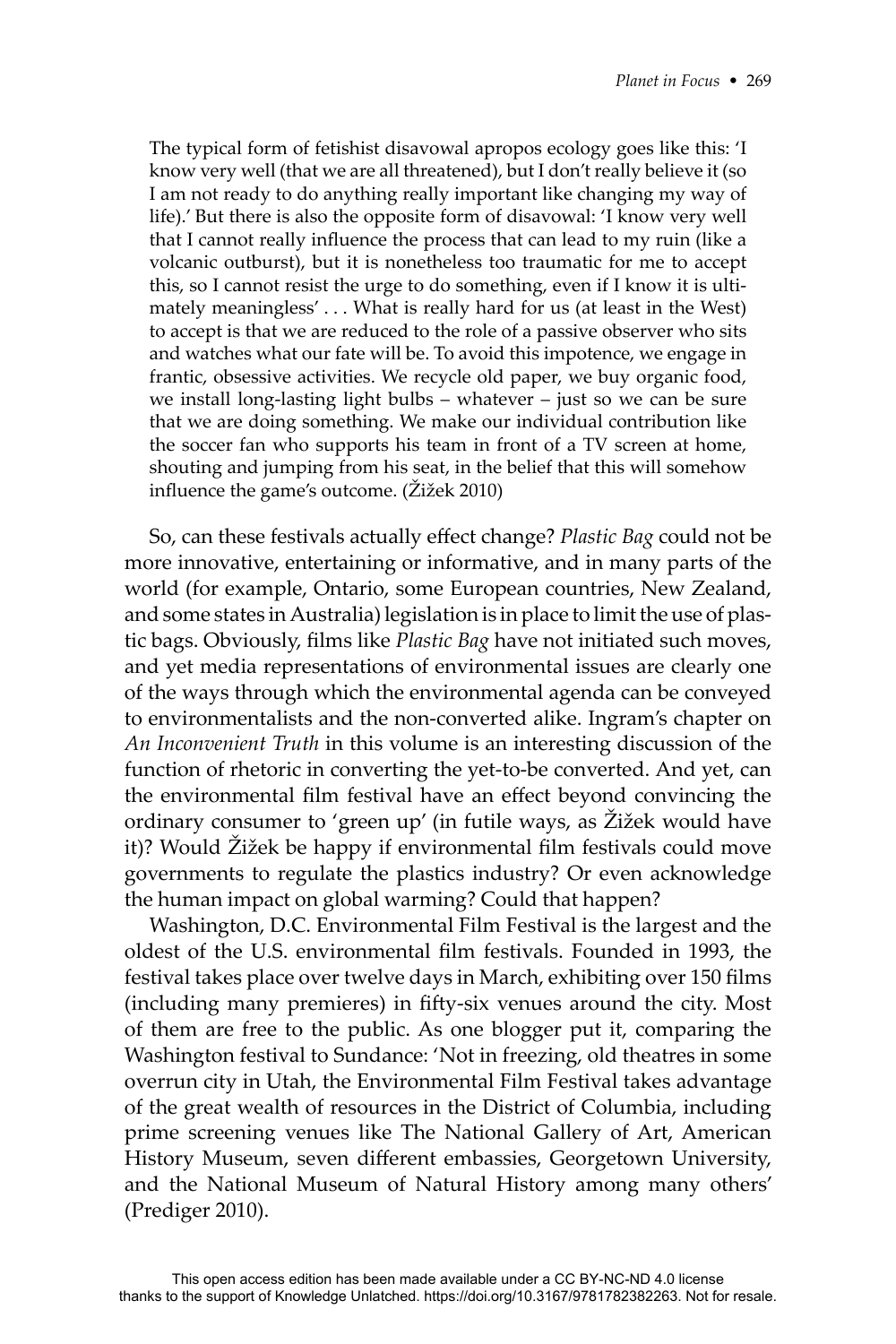The national embassies typically exhibit films from their own countries; for example, the Canadian Embassy hosted the screening of *Waterlife*, produced by the National Film Board of Canada. McMahon, who attended the screening, brought intelligence, rationality and career-earned sophistication to his analysis of the potential impact of such festivals on policy and regulation. He said that in the U.S. capital, the audience consisted of government bureaucrats, rather than politicians – one 'could smell the difference'. He recounted a heated discussion in which he argued Canada's position on proposed U.S. legislation concerning environmental control of the St. Lawrence Seaway: 'While interested and engaged, nevertheless the bureaucrats ultimately could only educate themselves and spread the word; they are inevitably held back by the politicians and policy makers'.<sup>24</sup> As Prediger put it, the audience in Washington is composed of, '[e]co-movie buffs who had eschewed the beauty of the outdoors to watch the beauty of the outdoors indoors in the form of a wellspring of eco-conscious cinema' (Prediger 2010).

Yet even in the face of reactionary governments – yes, even socompromised Obama, and let's not talk about Canada (the tar sands, asbestos, potable water for First Nations) – we must not despair. As the small 'congregations' in local sites nurture their own activist agendas, the Internet opens new possibilities. With *Plastic Bag* at more than 478,000 hits on YouTube the film rivals attendance of many mainstream productions, while the cutting-edge *Waterlife* interactive website now clocks at more than three-quarters of a million viewers.<sup>25</sup> As environmental film festivals increasingly hone their skills in social networking, YouTube, Vimeo, blogs, sophisticated websites and other new virtual tools, the potential reach of even a small local film event is global.

Oh Žižek, I know you do not agree.

## **Notes**

Former University of Toronto Cinema Studies Masters students Joceline Andersen, Christopher Heron and John Semley made invaluable contributions to this project through research and discussion of ideas. Sarah Margolius and Kathleen Mullen of PIF and Kevin McMahon, director of *Waterlife*, spent hours discussing ideas with me. Thank you all very much.

 1 A useful resource on environmental, and other, film festivals, is the Film Festival Research Network (FFRN) founded by Marijke de Valck and Skadi Loist. The website contains a bibliography of existing literature, and serves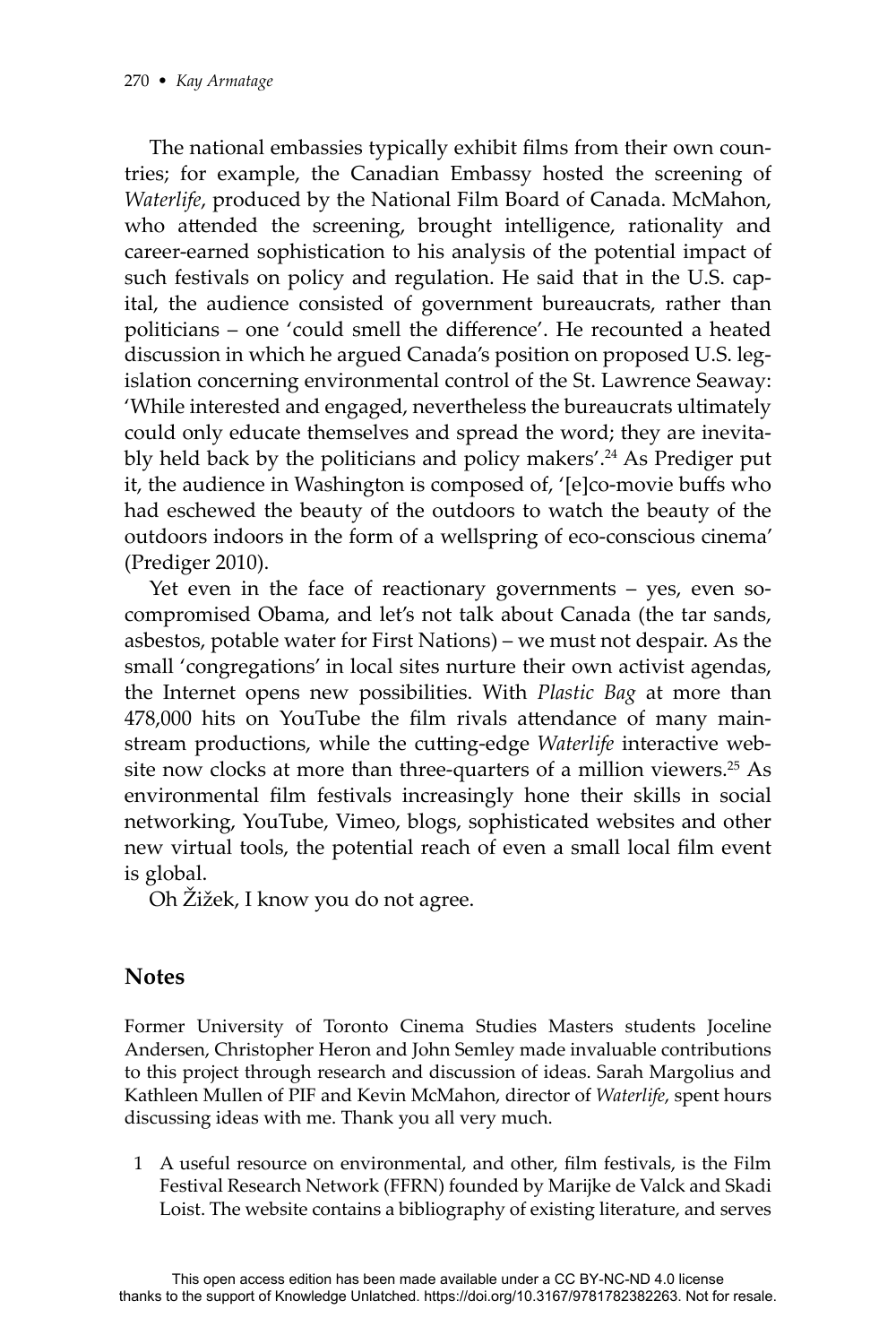as a hub for researchers in the field. See http://www.filmfestivalresearch. org

- 2 For details of the green mandate of Atwood's tour, see http://www.yearoftheflood.com/us/tour/greening-the-tour (accessed 28 January 2011).
- 3 The Body Shop was known for its activist global agenda and no animal testing. But in 2006, The Body Shop was bought by L'Oréal, which does test its other products on animals.
- 4 See www.balzacscoffee.com/ (accessed 18 January 2011).
- 5 Sarah Margolius, unpublished personal interview, 12 January 2011; hereafter, Margolius interview.
- 6 For up-to-date information on Planet in Focus and the changes it has undergone since the time of writing, see the festival website, http://planetinfocus.org
- 7 Margolius interview.
- 8 http://www.greenscreentoronto.com/initiative/ (accessed 18 January 2011).
- 9 Margolius interview.
- 10 http://www.ekofestival.cz/404.php (accessed 15 January 2013).
- 11 See [www.iledefrance.fr/festival-film-environnement/](http://www.iledefrance.fr/festival-film-environnement/) (accessed 10 April 2013).
- 12 http://www.wildscreenfestival.org.uk (accessed 18 January 2011).
- 13 <http://www.wildscreenfestival.org/index.php?pageid=371&parentid=0> (accessed 21 April 2013).
- 14 http://www.reelearth.org.nz (accessed 27 July 2011).
- 15 http://www.earth-vision.jp/top-e.htm. (accessed 19 January 2011).
- 16 Kevin McMahon, unpublished personal interview, 24 January 2011; hereafter McMahon interview.
- 17 Earth Vision (Japan), Ekofilm (Czech Republic), Envirofilm (Slovakia), Green Vision (Russia), Puchalski Nature Film Festival (Poland) and Sondrio – International Documentary Film Festival on Parks (Italy).
- 18 http://www.conservationfilm.org/ (accessed 31 January 2011).
- 19 McMahon interview.
- 20 http://www.conservationfilm.org/festival/2010/ (accessed 21 April 2013).
- 21 Margolius interview.
- 22 http://www.ourdailybread.at/jart/projects/utb/website.jart?rel=en& content-id=1130864824951 (accessed 21 July 2011).
- 23 http://www.kurzfilmtage.de/en/metanavigation/press/press-releases/festi val-2011/shooting-animals.html (accessed 21 April 2013).
- 24 McMahon interview.
- 25 http://waterlife.nfb.ca/ (accessed 30 January 2011).

# **References**

- [Anderson,](http://www.google.ca/search?tbo=p&tbm=bks&q=inauthor:%22Benedict+R.+O%27G.+Anderson%22) B. 1991. *Imagined Communities: Reflections on the Origin and Spread of Nationalism*. London: Verso.
- *An Inconvenient Truth.* 2006. [Film]. Directed by D. Guggenheim. U.S.A.: Lawrence Bender Productions, Participant Productions.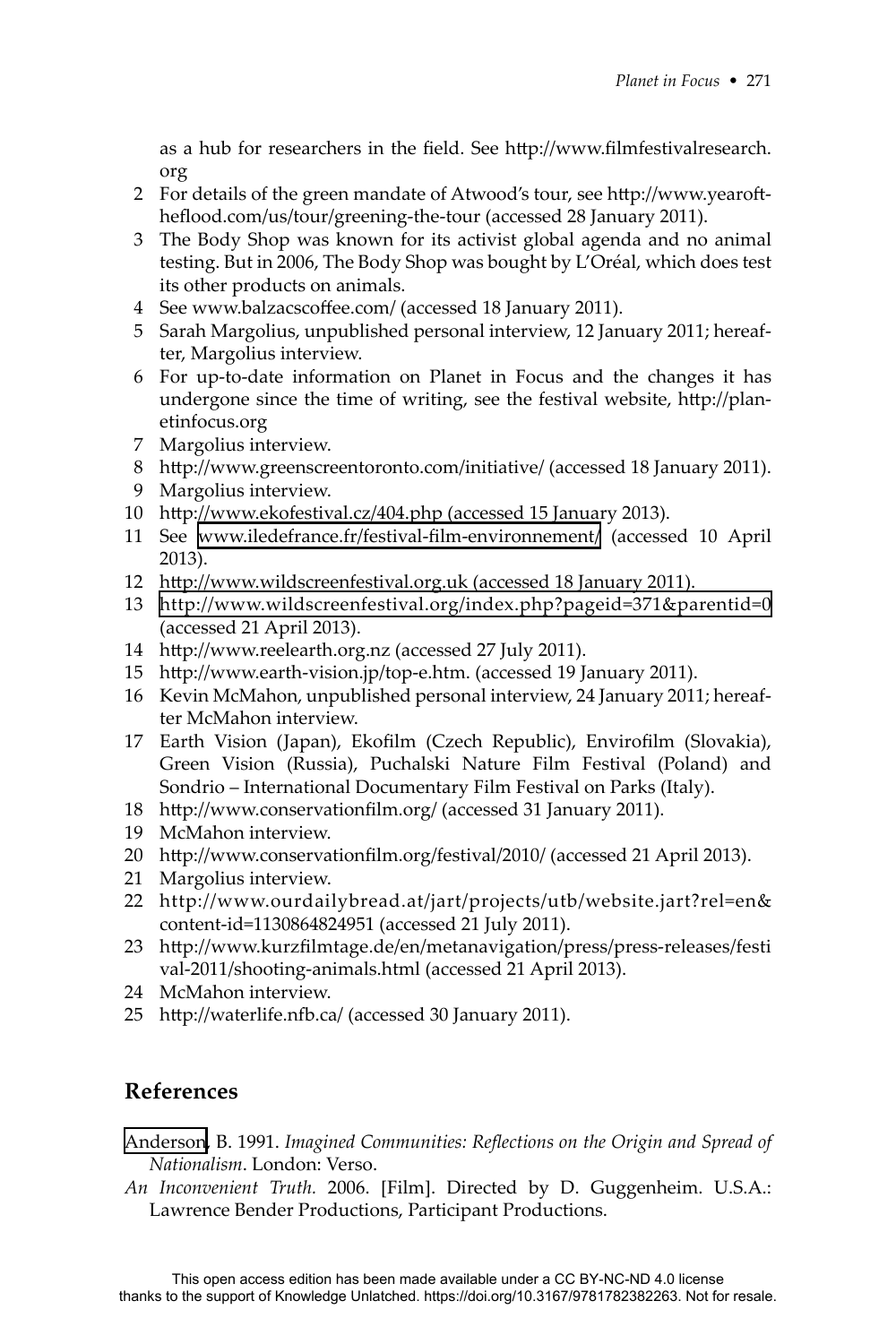Atwood, M. 2010. *The Year of the Flood*. New York: Random House.

Bousé, D. 2000. *Wildlife Films*. Philadelphia: University of Pennsylvania Press.

- Center for Social Media. 2009. 'Code of Best Practices for Sustainable Filmmaking.' Retrieved 21 January 2011 from http://www.centerforsocialmedia.org/fair-use/related-materials/codes/code-best-practices-sustainablefilmmaking
- Chris, C. 2001. 'Review of *Reel Nature*'. *Isis* 92.2: pp. 431–32.
- ———. 2006. *Watching Wildlife*. Minneapolis: University of Minnesota Press.
- *The Cove.* 2009. [Film]. Directed by L. Psihoyos. U.S.A.: Diamond Docs, Fish Films, Oceanic Preservation Society.
- Crowther, B. 1997. 'Viewing What Comes Naturally: A Feminist Approach to Television Natural History'. *Women's Studies International Forum*, 20.2, March–April: pp. 289–300.
- Dunaway, F. 2000. 'Hunting with the Camera: Nature Photography, Manliness, and Modern Memory, 1890–1930'. *Journal of American Studies*, 34.2 (August): pp. 207–30.
- *The Fabulous Story of Poop—In the Name of the Throne*. 2008. [Film]. Directed by T. Berrod. France: Mona Lisa Productions.
- Feldman, A. 1998. 'Faux Documentary and the Memory of Realism'. *American Anthropologist*, New Series, 100.2 (June): pp. 494–502.
- Haslam, M. 2004. 'Vision, Authority, Context: Cornerstones of Curation and Programming'. *The Moving Image* 4.1: pp. 49–50.
- *In the Wake of the Flood.* 2010. [Film]. Directed by R. Mann. Canada: Sphinx Productions.
- Ingram, D. 2000. *Green Screen: Environmentalism in Hollywood Cinema*. Devon: University of Exeter Press.
- Iordanova, D. 2012. 'Film Festivals and Dissent: Can Film Change the World?', in D. Iordanova and L. Torchin (eds), *Film Festival Yearbook 4: Film Festivals and Activism*. St Andrews: St Andrews Film Studies, pp. 13–30.
- Landecker, H. 2005. 'Cellular Features: Microcinematography and Film Theory'. *Critical Inquiry* 31.4 (Summer): pp. 903–37.
- Lapham, L. 2010. 'Mandates of Heaven'. *Lapham's Quarterly*, Winter. Retrieved 27 January 2011 from http://www.laphamsquarterly.org/preamble/mandates-of-heaven.php?page=all
- Lutts, R.H. 2001. 'Review'. *Environmental History*, 6.4 (October): pp. 634–35.
- *Microcosmos.* 1996. [Film]. Directed by C. Nuridsany and M. Pérennou. France/ Switzerland/Italy: Galatée Films, France Cinéma 2, Canal +.
- Mitman, G. 1999. *ReelNature: America'sRomance withWildlife on Film.* Cambridge, MA: Harvard University Press.
- Mullen, K. 2010. 'Festival Welcome'. *Planet in Focus Environmental Film and Video Festival Catalogue*., Toronto 2010.
- *Our Daily Bread*. 2005. [Film]. Directed by N. Geyrhalter. Austria/Germany: Nikolaus Geyrhalter Film Produktion, ZDF.
- *Plastic Bag.* 2010. [Film]. Directed by R. Bahrani. U.S.A.: Noruz Films/Gigantic Pictures.
- Prediger, J. 2010. 'Watching the Green Screens at the Environmental Film Festival in D.C'. 27 March. Retrieved 21 January 2011 from [http://www.grist.](http://www.grist.org/article/2010-03-26-watching-the-green-screens-at-the-environmental-film-festival-in/)